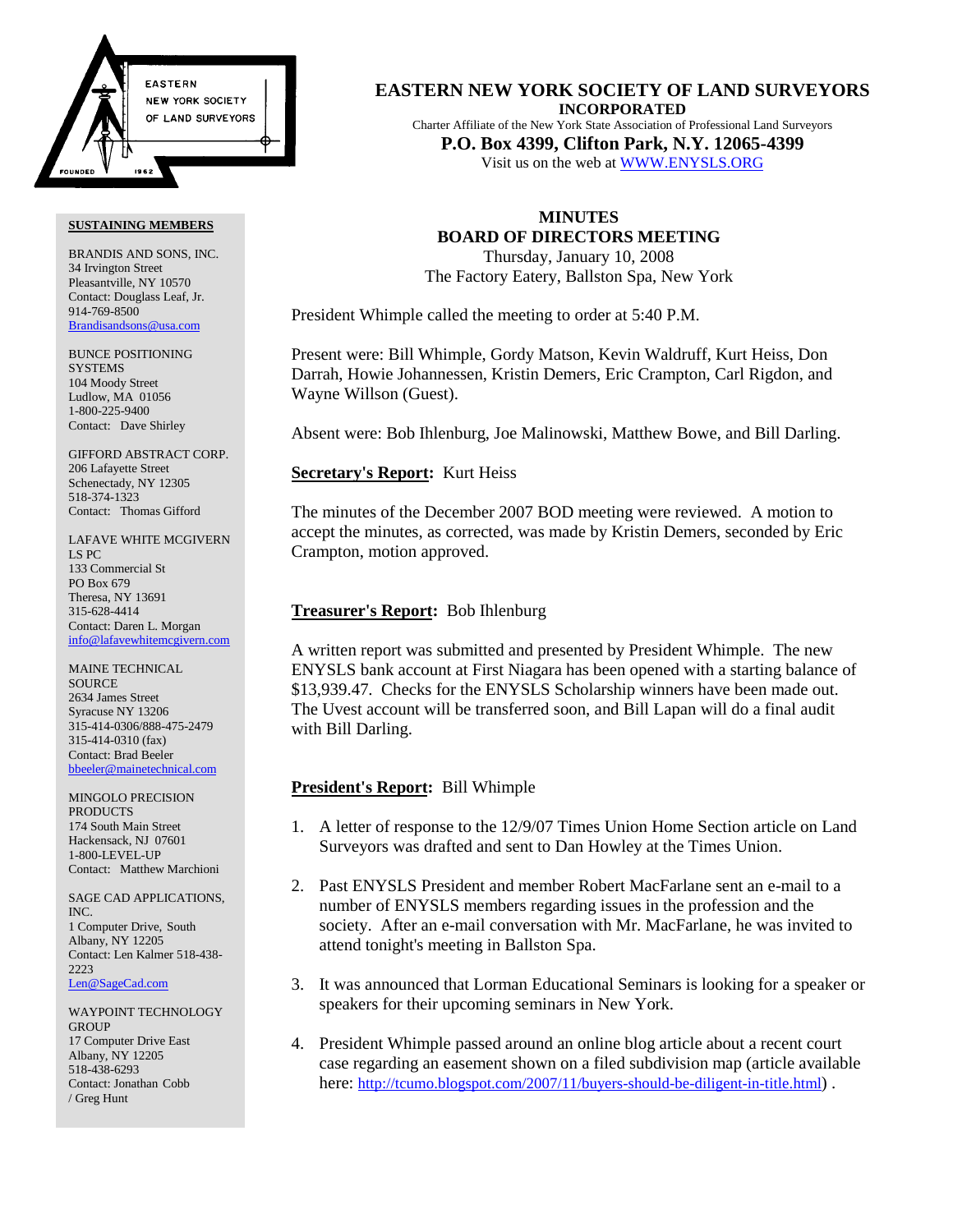BRANDIS AND SONS, INC. 34 Irvington Street Pleasantville, NY 10570 Contact: Douglass Leaf, Jr. 914-769-8500 Brandisandsons@usa.com

BUNCE POSITIONING **SYSTEMS** 104 Moody Street Ludlow, MA 01056 1-800-225-9400 Contact: Dave Shirley

GIFFORD ABSTRACT CORP. 206 Lafayette Street Schenectady, NY 12305 518-374-1323 Contact: Thomas Gifford

LAFAVE WHITE MCGIVERN LS PC 133 Commercial St PO Box 679 Theresa, NY 13691 315-628-4414 Contact: Daren L. Morgan info@lafavewhitemcgivern.com

MAINE TECHNICAL **SOURCE** 2634 James Street Syracuse NY 13206 315-414-0306/888-475-2479 315-414-0310 (fax) Contact: Brad Beeler bbeeler@mainetechnical.com

MINGOLO PRECISION PRODUCTS 174 South Main Street Hackensack, NJ 07601 1-800-LEVEL-UP Contact: Matthew Marchioni

SAGE CAD APPLICATIONS, INC. 1 Computer Drive, South Albany, NY 12205 Contact: Len Kalmer 518-438- 2223 Len@SageCad.com

WAYPOINT TECHNOLOGY **GROUP** 17 Computer Drive East Albany, NY 12205 518-438-6293 Contact: Jonathan Cobb / Greg Hunt

## 5. Membership Survey Results:

Fifty three responses were received with varying degrees of completeness and comments. Requested meeting locations were varied and indicated locations throughout the Capital District and Saratoga area.

What would make members attend meetings?:

| CU Credits –          | 34 responses |
|-----------------------|--------------|
| Survey Practices - 24 |              |
| Technical -           | 18           |
| Social -              | 10           |
| Bull Session -        | 6            |

Attendance at meetings – the results indicated that most of the members returning surveys seldom or never attended meetings:

| Seldom –     | 26 |
|--------------|----|
| Often -      | 10 |
| Very Often - | я  |
| Never -      | 5  |

Importance of meeting topics (out of 10):

| NYS Boundary & Real Prop. Law | 8.57 |
|-------------------------------|------|
| Professional Liability -      | 6.39 |
| Standards -                   | 6.08 |
| <b>Business Practices -</b>   | 5.90 |
| Ethics -                      | 5.75 |
| Technical -                   | 5.54 |
| Title Insurance -             | 4.98 |
| Obtaining LS -                | 4.42 |
| Planning Board Information -  | 4.36 |
| Legislative Action -          | 4.20 |

President Whimple noted that many associate level respondents noted a desire for information on obtaining an LS, and the BOD will take the results of the survey into account when planning future meetings and presentations.

# **Executive Vice-President's Report:** Gordy Matson

There are 41 reservations for tonight's dinner.

**Vice-President's Report:** Kevin Waldruff – Nothing to Report

# **EASTERN NEW YORK SOCIETY OF LAND SURVEYORS, INC.**

| <b>President: William Whimple</b>          | <b>Don Darrah</b>     | 2009 | <b>Matthew Bowe</b>  | <b>2010</b> | <b>Bill Darling</b> | 2011                                      |
|--------------------------------------------|-----------------------|------|----------------------|-------------|---------------------|-------------------------------------------|
| <b>Exec. Vice-President: Gordon Matson</b> | C. Howard Johannessen | 2009 | Kevin Waldruff       | 2010        | <b>Kurt Heiss</b>   | 2011                                      |
| Vice-President: Kevin Waldruff             | <b>Gordon Matson</b>  | 2009 | William Whimple 2010 |             | Robert J. Ihlenburg | 2011                                      |
| <b>Secretary: Kurt Heiss</b>               | <b>Kristin Demers</b> | 2009 | <b>Eric Crampton</b> | 2010        | <b>Carl Rigdon</b>  | 2011                                      |
| Treasurer: Robert J. Ihlenburg             |                       |      |                      |             |                     | <b>Past President - Joseph Malinowski</b> |

**Director N.Y. State Assoc. of Professional Land Surveyors - William Whimple (518) 732-4190 Director N.Y. State Assoc. of Professional Land Surveyors - Gordon Matson (518) 783-6054** President's Address - 38 Orchard Road, Castleton on Hudson, NY 12033 - wwhimple@cha-llp.com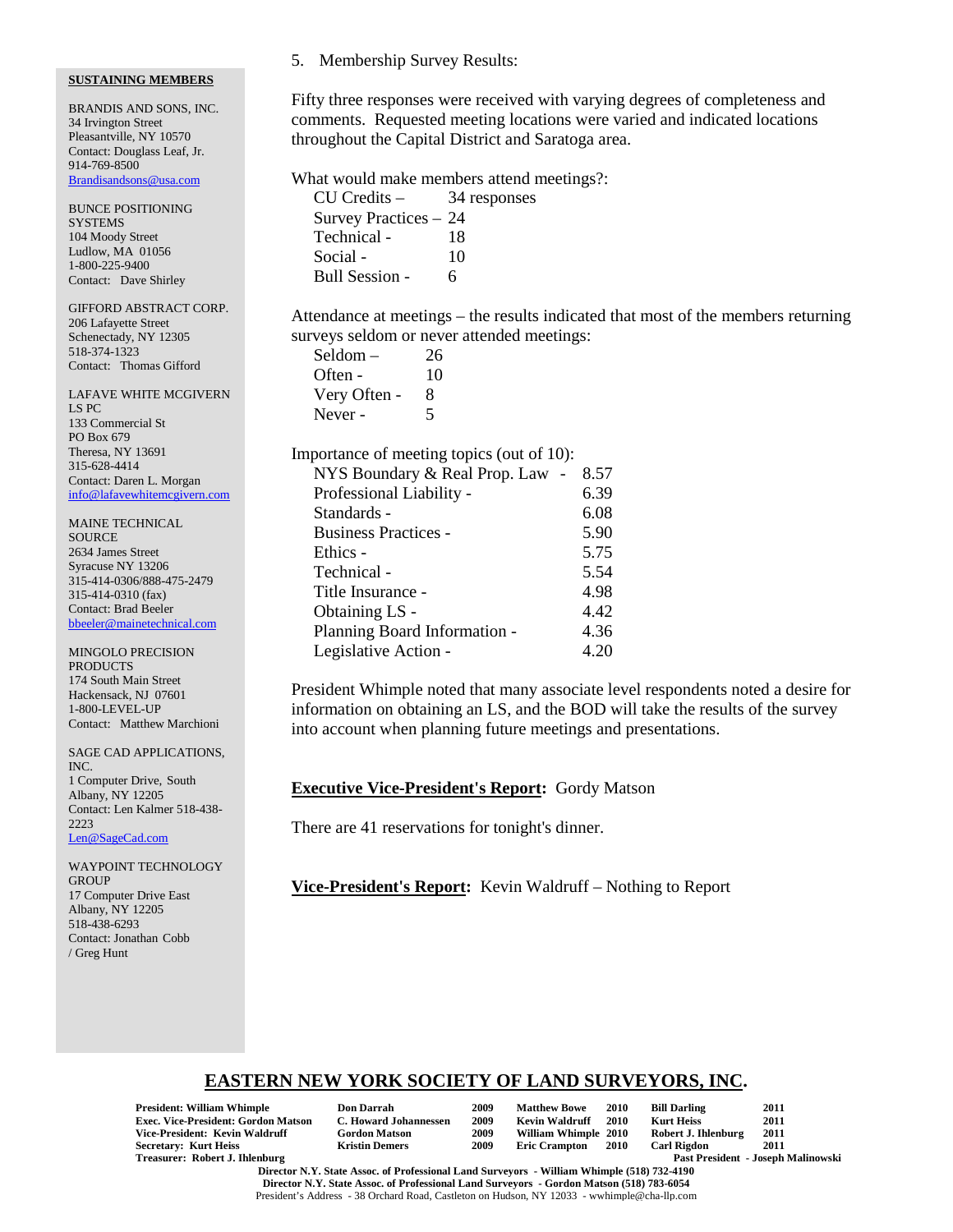BRANDIS AND SONS, INC. 34 Irvington Street Pleasantville, NY 10570 Contact: Douglass Leaf, Jr. 914-769-8500 Brandisandsons@usa.com

BUNCE POSITIONING **SYSTEMS** 104 Moody Street Ludlow, MA 01056 1-800-225-9400 Contact: Dave Shirley

GIFFORD ABSTRACT CORP. 206 Lafayette Street Schenectady, NY 12305 518-374-1323 Contact: Thomas Gifford

LAFAVE WHITE MCGIVERN LS PC 133 Commercial St PO Box 679 Theresa, NY 13691 315-628-4414 Contact: Daren L. Morgan info@lafavewhitemcgivern.com

MAINE TECHNICAL **SOURCE** 2634 James Street Syracuse NY 13206 315-414-0306/888-475-2479 315-414-0310 (fax) Contact: Brad Beeler bbeeler@mainetechnical.com

MINGOLO PRECISION PRODUCTS 174 South Main Street Hackensack, NJ 07601 1-800-LEVEL-UP Contact: Matthew Marchioni

SAGE CAD APPLICATIONS, INC. 1 Computer Drive, South Albany, NY 12205 Contact: Len Kalmer 518-438- 2223 Len@SageCad.com

WAYPOINT TECHNOLOGY **GROUP** 17 Computer Drive East Albany, NY 12205 518-438-6293 Contact: Jonathan Cobb / Greg Hunt

### **Committee Reports:**

-----Standing Committees-----

Constitution & By-Laws: Bob Ihlenburg – No Report

### Scholastic Development: Kristin Demers

The Scholarship Committee chose winners for the ENYSLS Scholarships, and the Treasurer has cut the checks. President Whimple will present the awards at the awards banquet at the NYSAPLS conference in Niagara Falls this month.

Ethics and Business Practices: Don Darrah, Howie Johannessen – Nothing to Report

Continuing Education: Jody Lounsbury, Chuck Lent – No Report

Finance: Bill Darling – No Report

Membership: Gordy Matson – Nothing to Report

#### Program: Bill Whimple

Formal invitations will be sent to all ENYSLS Past Presidents for the May meeting. A location and entertainment will be lined up (possible boat trip).

#### Public Relations: Wayne Willson

Preparations for the Home Show are well underway. Instead of passing out copies of the Proprietor List as in past years, ENYSLS will instead be handing out a business card with our logo and a note, and a link to the ENYSLS website for more information and a list of proprietors. The signup sheet for slots to man the ENYSLS booth at the Home Show will be passed around at tonight's meeting. Rich Bennett has volunteered to prepare a poster-sized map as a raffle prize as in past years.

Technical Information: Eric Crampton – Nothing to Report

-----Temporary and Ad-hoc Committees-----

Website and Archival Information: Kurt Heiss The ENYSLS Domain Name has been registered for another nine years. The next renewal will be in March of 2017.

# **EASTERN NEW YORK SOCIETY OF LAND SURVEYORS, INC.**

**President: William Whimple Don Darrah 2009 Matthew Bowe 2010 Bill Darling 2011** Exec. Vice-President: Gordon Matson C. Howard Johannessen 2009 Kevin Waldruff 2010 **Vice-President: Kevin Waldruff Gordon Matson 2009 William Whimple 2010 Robert J. Ihlenburg 2011 Secretary: Kurt Heiss<br>Treasurer: Robert J. Ihlenburg** 

| Don Darrah                 |
|----------------------------|
| <b>C. Howard Johanness</b> |
| <b>Gordon Matson</b>       |
| <b>Kristin Demers</b>      |

Past President - Joseph Malinowski

**Director N.Y. State Assoc. of Professional Land Surveyors - William Whimple (518) 732-4190 Director N.Y. State Assoc. of Professional Land Surveyors - Gordon Matson (518) 783-6054** President's Address - 38 Orchard Road, Castleton on Hudson, NY 12033 - wwhimple@cha-llp.com